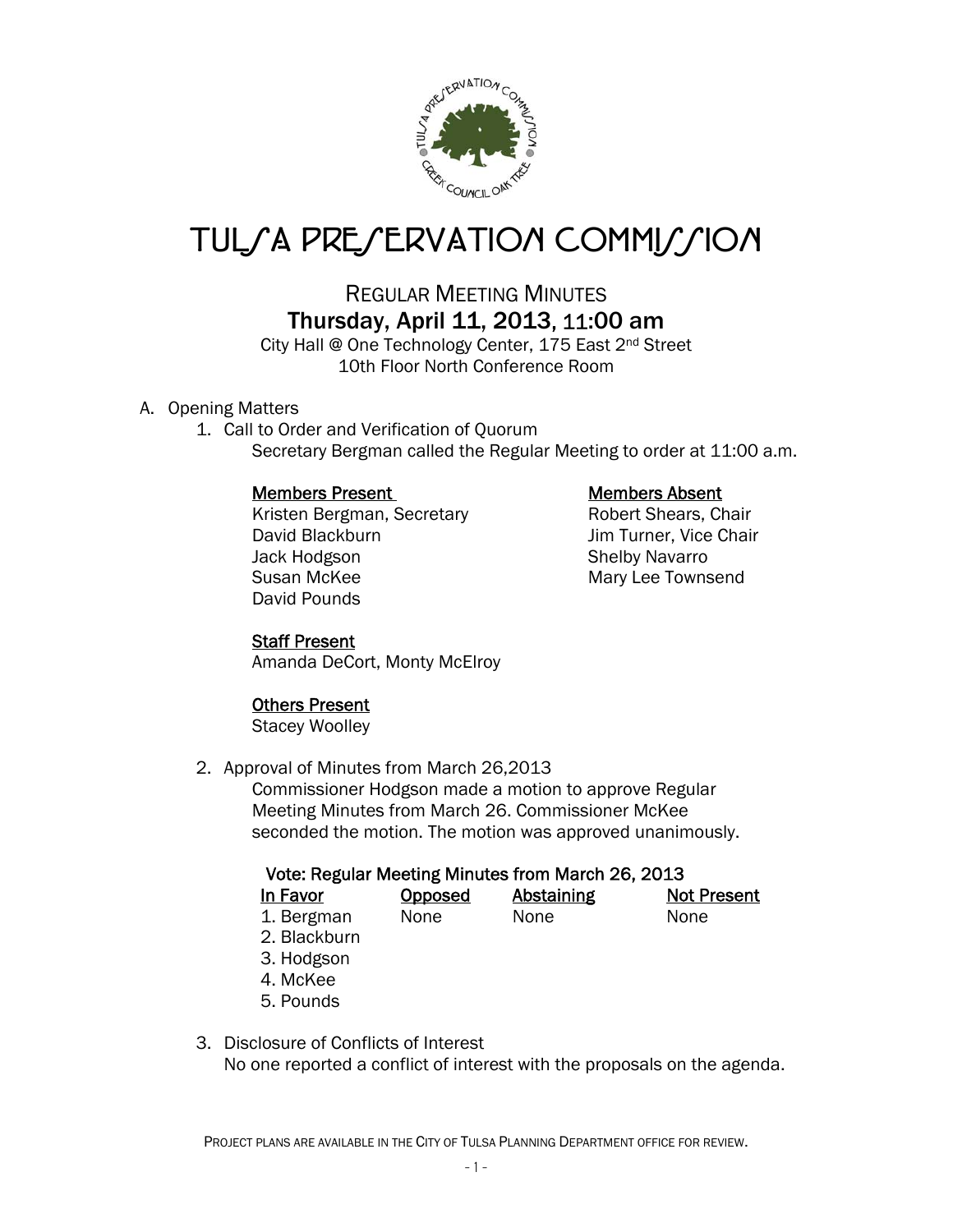#### B. Actionable Items

#### 1. COA-13-006 / 1110 E. 20th Street (North Maple Ridge)

Applicant: Eric Woolley

 *COA Subcommittee Review Date: None* 

Request:

Replace existing windows with new Anderson EnduraClad wood doublehung windows with exterior muntins to match existing sizes and muntin patterns.

Monty McElroy presented Mr. Woolley's Certificate of Appropriateness application to the Commission and read the applicable guidelines. Mrs. Woolley was present to answer questions.

Mrs. Woolley was asked about the condition of the windows. She stated that there were a few broken panes of glass and most windows were painted shut, with some of the cord and weights broken. She said otherwise the windows weren't in bad condition overall. She stated that the reason they wanted to replace the windows with double pane windows was for the insulating value and efficiency reasons.

It was suggested that they have a contractor examine the windows and determine if they were repairable, rather than replacing them. Commissioner Bergman suggested that Mrs. Woolley withdraw the application, talk to a repair contractor, and/or attend an upcoming window repair workshop.

Mrs. Woolley thought about Commissioner Bergman's suggestion but decided to move forward with the application.

Commissioner McKee made a motion to deny the application. Commissioner Hodgson seconded the motion. Secretary Bergman asked for a vote on the motion.

#### Vote: 1110 E. 20<sup>th</sup> Street (North Maple Ridge)

| In Favor     | Opposed | Abstaining | <b>Not Present</b> |
|--------------|---------|------------|--------------------|
| 1. Bergman   | None    | None       | None               |
| 2. Blackburn |         |            |                    |
| 3. Hodgson   |         |            |                    |
| 4. McKee     |         |            |                    |
| 5. Pounds    |         |            |                    |

The motion to Deny was Approved Unanimously. Guidelines cited: A.4.1 and A.4.5.

2. Approval of NCSHPO letter of support for tax credits.

Amanda DeCort discussed the letter of support with Commissioners. Commissioner McKee made a motion to approve the NCSHPO letter.

PROJECT PLANS ARE AVAILABLE IN THE CITY OF TULSA PLANNING DEPARTMENT OFFICE FOR REVIEW.